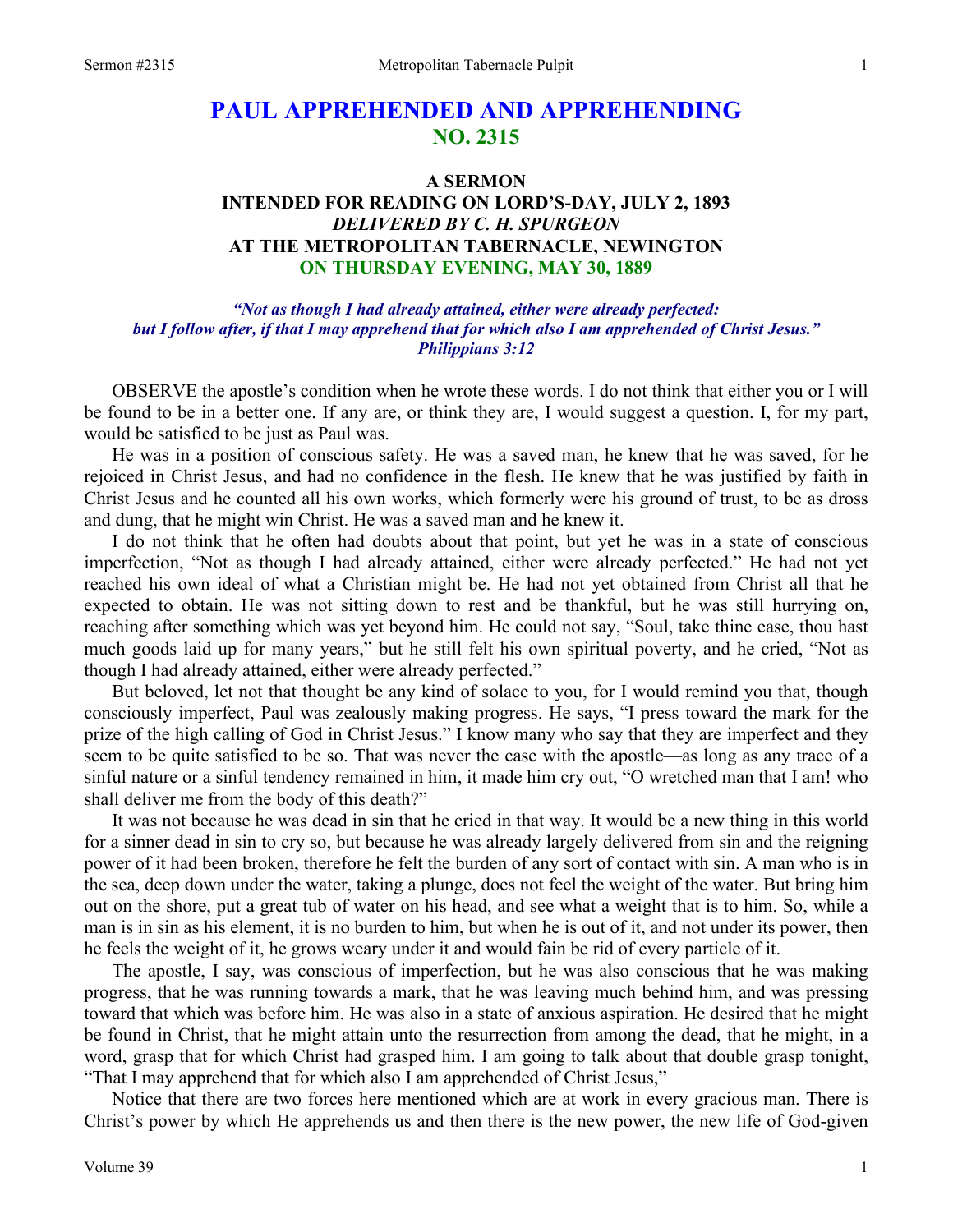faith, by which we, in our turn, seek to apprehend that for which Christ has apprehended us. Christ has apprehended us for a purpose—we wish to realize that purpose even to the full. That is the intent of the apostle's words. Let us consider them in detail.

**I.** First, let us think of PAUL'S APPREHENSION BY CHRIST JESUS.

We do not often use the word, "apprehended," now, in the sense in which it is here used. The only instance that I remember is when we speak of a policeman apprehending a person, that is, laying hold upon him, seizing him.

At his conversion, *Paul had been apprehended by his Lord.* Take the word "apprehend" in the sense of arresting him, and it stands true of Saul of Tarsus. I need not repeat the story—you all know how that desperate rebel was going down to Damascus to persecute the saints of God. Nothing was further from his mind than the thought of becoming a Christian, but while he was riding the high horse and Damascus lay below him, just like a sheep within reach of a wolf, the Lord Jesus Christ stepped in and laid His hand on his shoulder.

> *"Thus the eternal counsel ran, 'Almighty grace, arrest that man!'"*

And almighty grace did arrest him.

He fell to the earth at the first blow. He was blinded with the second. Nay, not so much by a blow as by the greatness of the light that shone round about him. And there he lay prostrate, broken in heart, and blind in eye, and he had to be led into the city, and one of those poor men whom he had determined to hale to prison had to come and pray for him, that his eyes might be opened, that he might be baptized, and that he might thus make his confession of faith in Christ.

He well says that he was "apprehended of Christ Jesus." The King sent no sheriff's officer to arrest him, but He came Himself, and took him into divine custody, laid him by the heels for three days in the dark, and then let him out into glorious liberty, an altogether changed man, to go forth to preach that faith which aforetime he had sought to destroy.

You may not all be able to remember any special day when you were apprehended by Christ, but some of us do. We remember when we, who had been formerly carried captive by the devil at his will, found ourselves arrested by One stronger than Satan. We did manage, by divine grace, to escape from the clutches of the devil, but we could not escape from that dear pierced hand when once it was laid upon us. We surrendered ourselves prisoners. There was no resisting any longer when His mighty grace came in to arrest us. I say that some of us remember that day. Other days, notable for great events, have been forgotten, but the day when we were apprehended of Christ Jesus is stamped upon our memory, and always must be, even throughout eternity.

Since then, dear friends, we have always felt that grip, just as *Paul ever felt himself in Christ's grasp*. We have never got away from that one arrest. It was not the work of a few minutes, and to be remembered, but to be then ended and all over. No, at this moment we feel the same divine hand upon us. We are prisoners, this day, unto Christ, who alone has set us free by capturing us.

There was a legend, among the heathen of old times, that if persons saw certain spirits in the wood, they became, from that moment, wonderfully changed—they became possessed by the spirit which they saw. They had, as we say in our language, a twist. I remember when—

> *"I saw One hanging on a tree, In agonies and blood, Who fix'd His languid eyes on me, As near His cross I stood;"*

and I have had a twist ever since. I never got over it and never expect to. I hope that twist will get more and more powerful hold over me. It turned everything upside down. It changed the right into the left. It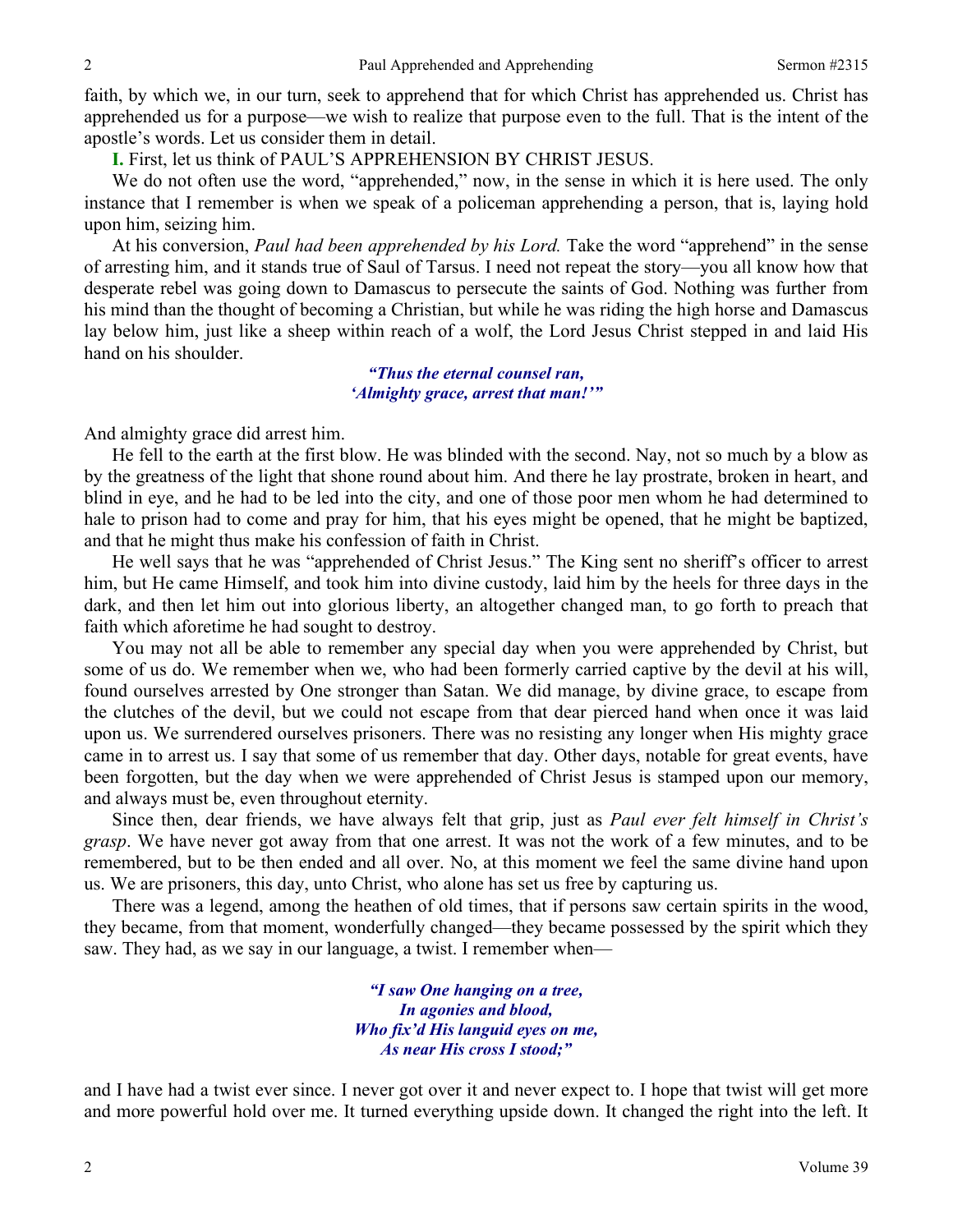made the bitter sweet and the sweet bitter—the light darkness, and the darkness light. It was a wonderful twist and as I say again, that twist still continues.

Where it has once been experienced, there is no escaping from it. We can say, not only, "I was apprehended," but as the text has it, "I am apprehended of Christ Jesus." He still binds us with the fetters of His love. We still sit at His dear feet, enthralled by His beauties. We are still under the omnipotent fascination of His altogether lovely face. We could not depart from Him if we would and we would not if we could. If we went away from Christ, to whom should we go? He has the words of eternal life. His love holds and binds us faster than fetters of brass. We must forever be apprehended by Christ Jesus our Lord.

Now, beloved, *this arrest of Paul by Christ was the force and motive of his whole after life*. Because Paul had been apprehended by Christ, he began to live differently from what he had ever lived before. He had an apprehension that he had lived amiss. He had an apprehension that his evil life would end in eternal destruction. He fled away from all his apprehensions of the wrath to come, to the Christ who had apprehended him in quite another sense. He had thus been apprehended, pressed into the service of Christ, and made by that pressure to become a volunteer, for here there is a paradox—all Christ's soldiers are pressed men and volunteers, too.

There are two senses, the one in which grace constrains them, and the other in which their will, being made truly free, runs delightfully after Christ. But having once been apprehended, the apostle never shook off Christ's grasp, but he began to live as an apprehended man. He said to himself, "I cannot follow the world, for Christ has apprehended me. I cannot go after false doctrine, for Christ has apprehended me and crucified me with Himself. I cannot cease to preach the Gospel. I cannot become a self-seeker. I cannot do anything but live for Him who died for me, for the Master has apprehended me. He has put me under parole to keep close to Him forever and I must not, cannot, dare not, would not, leave Him. I am His apprehended one henceforth and even forever."

I want your hearts to talk over this first part of the sermon. Never mind my faltering tongue—let your own hearts speak. If Christ has never apprehended you, well then, you have nothing to do with this matter and you may leave it alone. But if He has arrested you, own the soft impeachment tonight. Say in your heart, "Yes, He has indeed laid hold on me and my heart's desire is that He would bring every thought into captivity to Him. From henceforth I would be led in triumph by Him, His captive all the days of my life, to show the power of His illustrious love, the victories of His grace." Oh, that we might, each one, say with Paul, "I am apprehended of Christ Jesus"!

Ah, dear souls, you who have never been apprehended of Him, I hope that you will be tonight! I pray God that you may run away from your old master the devil, and not give him even five minutes' notice, but just start off directly. And while you are a runaway slave, may my divine Master come and lay His hand upon you, and say, "You are Mine. You never did really belong to your old master and even though you promised and swore that you would be his, thus says the Lord, 'Your covenant with death shall be disannulled, and your agreement with hell shall not stand.' I have redeemed you, I have called you by your name, you are Mine, and now I only take what I bought on the tree. I take by power, by might, by main force, by grace, what I purchased with the blood of My hands and feet and heart. I will have you, for you are Mine."

Lord, will You thus arrest some sinner tonight, to the praise of the glory of Your grace!

**II.** Now let us notice PAUL'S DESIRE TO APPREHEND THAT FOR WHICH THE LORD HAD APPREHENDED HIM.

Well, why did Christ apprehend Paul? First, it was *to convert him completely—*to make a new man of him, to turn him from all his old ways and pursuits, and put him on quite a different road. Now, brothers and sisters, that is why the Lord apprehended us—to make us new creatures in Christ Jesus. Let us pray God to carry out that design to the full, to make us altogether new creatures. Do not let us be satisfied while there are any remains of the old nature—let us cry to the Lord to drive the Canaanites out—and though they have chariots of iron, let us, by divine grace, drive them all out. Pray, "Lord Jesus,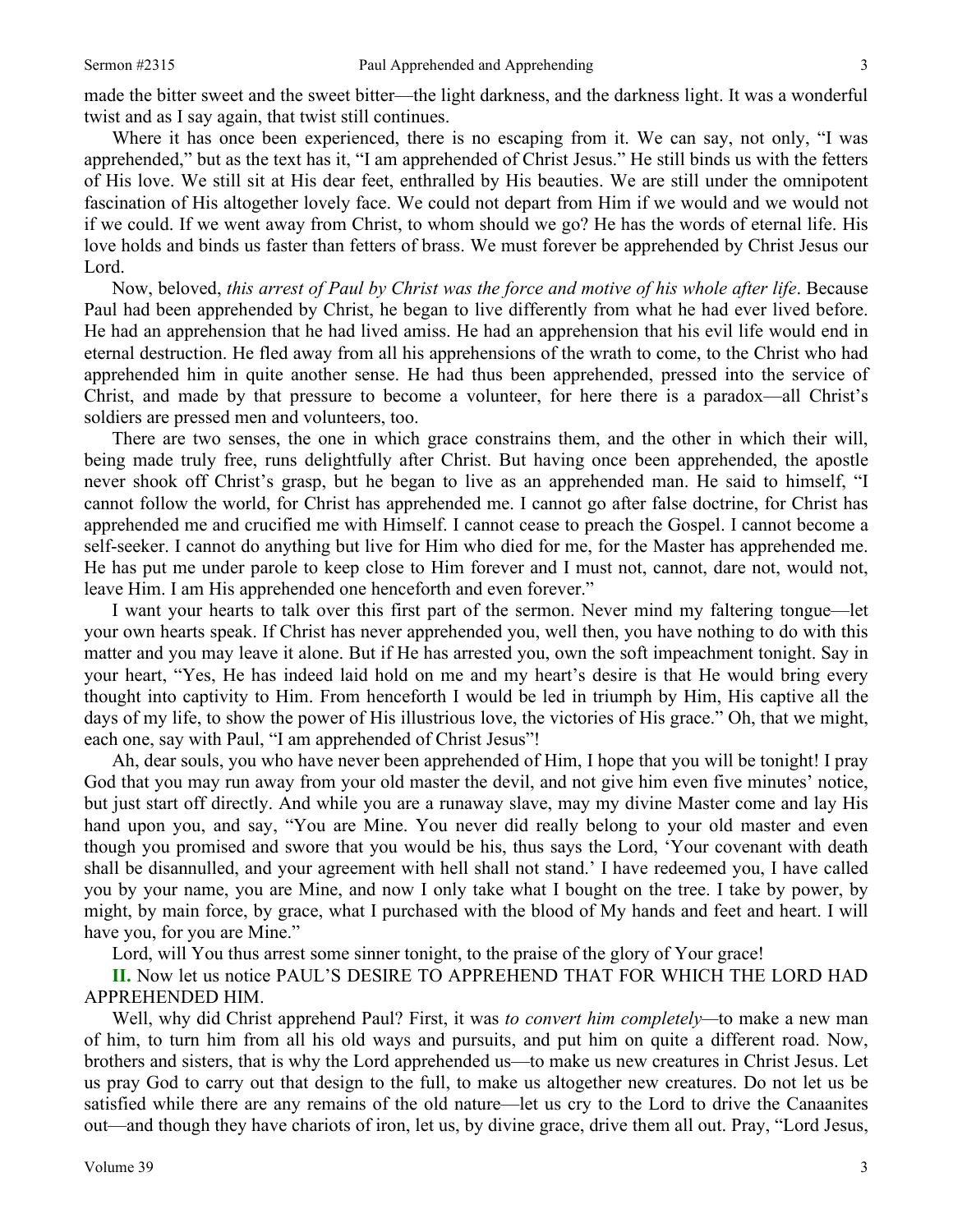You have come to turn me from every sin—turn me and I shall be turned. You have provided medicine for every disease—Lord, heal me and I shall be healed."

Do not be satisfied, any of you, with half a conversion. I am afraid that there are a great many who have not much more than half a conversion. I know a man—I hope he is converted, but I wish that the Lord would convert his temper. He prays very nicely, but you should see him when he is red in the face with anger at his wife. I know a man—I hope he is a Christian, it is not for me to judge—but I wish that the Lord would convert his pocket. It needs a button taken off, for it is very difficult to get it open. It is very easy to put something in, but hard to get anything out for any good purpose.

I know a great many professing Christians who do not seem to have had what we might call a thorough conversion. We want the power, which has arrested us, to do its work completely—till there is not any part of us but what has been renewed by grace, and sanctified to the service and glory of God. Brethren, seek to apprehend that for which Christ has apprehended you, namely, a thorough conversion, a turning of yourself from every evil way.

But the Lord apprehended each one of His people, in the next place, *to make them like to Christ*. This is the great design of electing love, "Whom he did foreknow, he also did predestinate to be conformed to the image of his Son." That is the great object of the very first act of divine love—and whatever the Holy Spirit does in us, He does it with this aim, to make us like unto the Firstborn among many brethren. This will be our satisfaction in eternity, "I shall be satisfied when I awake with thy likeness."

Come, then, beloved, if Christ has arrested us to make us like Himself, let us not rest till we have become more like Him. Perhaps the Lord has made you like Christ in some respects, but not in all. Or if you are like Christ in all respects, yet the likeness is dim, shadowy, rather in outline than in filling-up. Though we may be likenesses of Christ, there is not one of us who does not need many touches before we shall be good likenesses. Some, I fear, are caricatures of Christ. May the Lord have pity upon us if that is the case, and go on with His work, and take out all the blotches and blemishes, and paint the true portrait, till at last everybody who sees us will say, "There is Christ in that man—he is a likeness of Christ"!

We may not all be paintings on ivory. We may not all be taken on a sheet of silver, but the Lord's portrait, even though it is on a piece of clay, has still great beauties in it. And as He intends to make us like Christ, O beloved, let us aspire to this! Come, get it into your voice and get it into your heart! You are to be like Christ and as you are to be so, and this is the very reason why Christ has arrested you, pine after it, thirst after it, labor after it. Trust God to work in you to will and to do of His own good pleasure, and while He is doing that, work out your own salvation with fear and trembling, because it is God that works in you.

If you turn to Paul's description of his own conversion, which he gave to Agrippa, you will find that the Lord said to him that He had appeared to him *to make him a witness* of that which he had seen, and of that which He would afterwards reveal to him. So, in the third place, we have been apprehended of Christ that we may be witnesses for Him, first seeing a great deal and then telling what we have seen, which is the other sense of the word "witness."

A witness sees or hears, and then he tells in court what he has seen or heard, and so he becomes a witness to others as once he was a witness to himself. Now, the Lord has apprehended every Christian here, to see his Savior, to see His grace, to see His love, to see His power, to see all the wonders which the Holy Spirit works among men, and then to go and talk of these things to others, that they also, hearing from the lips of a witness, may be led to believe by the power of the Holy Spirit.

Beloved, if the Lord Jesus Christ has apprehended you that you may be a witness, be on the lookout, keep your eyes open. See all that you can see. Every prophet of olden times was called a seer. You cannot prophesy to others until you have been a seer yourself. Pray that you may see all that is in the Word. Cry, "Open thou mine eyes, that I may behold wondrous things out of thy law."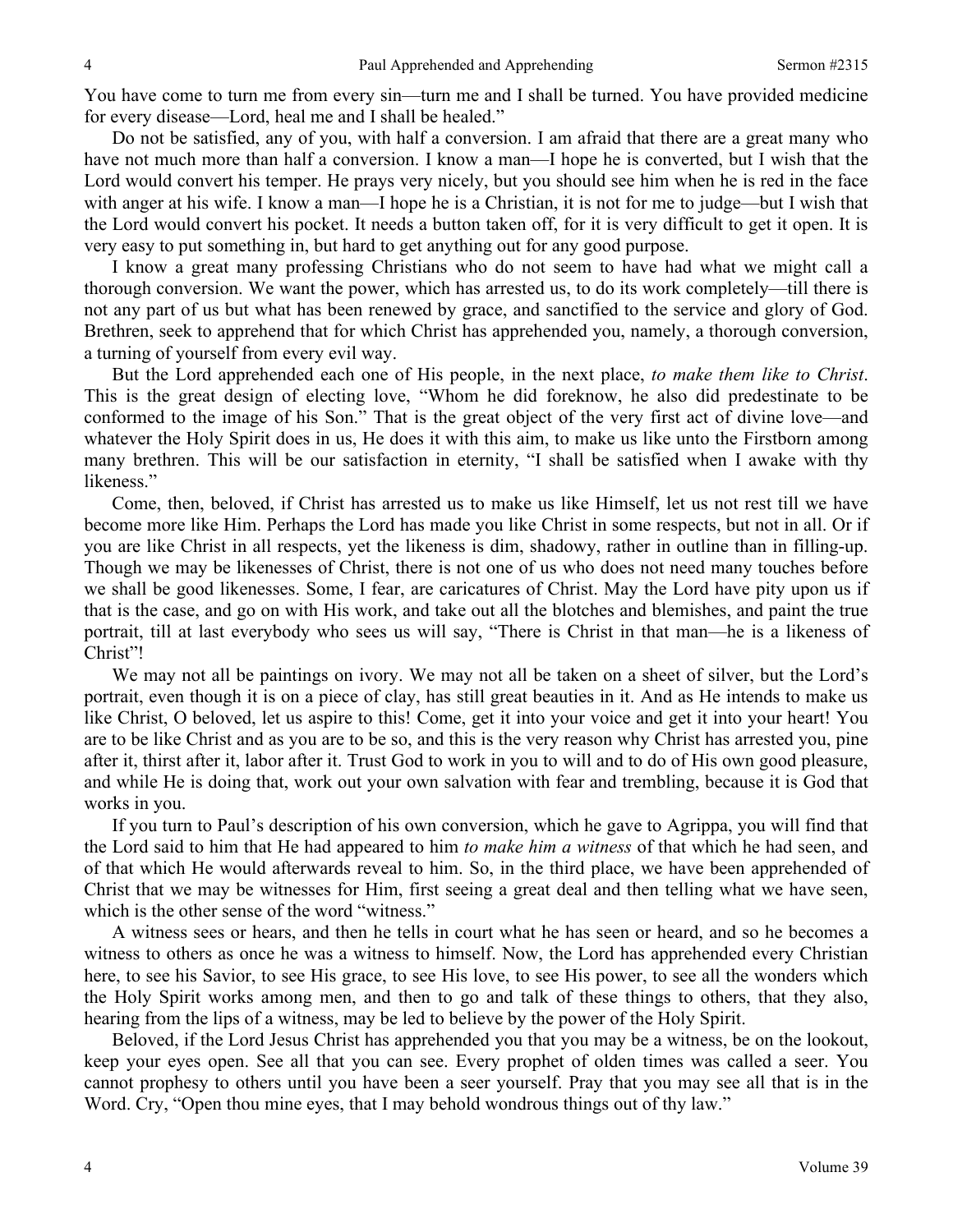Pray that you may see the movements of God in providence, and may see the hand of God in your own heart and your own experience. Pray God first to make you a witness, an observer—and then tell out to others what you have tasted and handled and felt of the Word of life, and be a faithful witness for your Lord and Master all your days.

Do not some professing Christians, who are here tonight, feel a little uncomfortable? You have not yet seen all that you should see and have you not kept very much to yourselves what you have seen? I would that you could apprehend that for which also you are apprehended of Christ Jesus, seeing what He means you to see, and then telling out what He means you to tell. The Lord instruct us more and more that we may fulfill all His good pleasure!

But next, we were converted in order *to be the instruments of the conversion of others*. Paul, when he was speaking to Agrippa, expressly mentioned how the Lord said, "Delivering thee from the people, and from the Gentiles, unto whom now I send thee, to open their eyes, and to turn them from darkness to light, and from the power of Satan unto God, that they may receive forgiveness of sins, and inheritance among them which are sanctified by faith that is in me."

So, you see, there was a certain number of souls for whom Paul was apprehended that he might be the instrument of their salvation. Our Lord Jesus Christ prayed, "Father, the hour is come; glorify thy Son, that thy Son also may glorify thee: as thou hast given him power over all flesh, that he should give eternal life to as many as thou hast given him."

Now, that power Christ distributes among His people. There is a certain number of persons who will receive eternal life through my ministry. There is a certain number who will receive eternal life through another man's ministry. I wonder how many have, in this way, been appointed to you, that you might be the means of their salvation? You were not saved that you might go to heaven alone—you were saved that you might take others there with you.

In the olden days, when a man wanted pigeons, he used to take a dove of his own and smear its wings all over with perfume, and then, when it was very sweet to smell, he threw it up into the air and it went into other dovecots, and all the pigeons went after it. And when it came back, it brought them home to its master. That was a roguish trick, but it is a blessed method of bringing poor flying doves to Christ. When your wings are sweet with Christ's love, when every time that you move you perfume the air with holiness and mercy and grace, others will flock around you and fly with you like doves to their windows.

I like to think of the many that God has appointed me to bring to Him. I cannot tell you how many I have met during the past week—they have made my heart dance for joy. Last Tuesday, when we had a large company of deacons of our Metropolitan churches here, one would steal up to me, as I sat there shaking hands, and say, "On such a day, I heard you preach from such a text. I was a careless young man, but you brought me to the Savior."

Another would come and say, "God bless you, sir! I remember when you were the means of leading me to the Savior." One took my hand with a ferocious grip and could not say a word till he had shed many a tear. These things make us very happy and my heart's desire is that I may get all that Christ means me to get, if that I may apprehend all that for which He apprehended me.

I want every Christian brother and sister here to feel the same. There is somebody in the world whom you have to bring to Christ. I do not know where he is, or who he is, but you had better look out for him. Come, seek now. Say, "I would not lose a single pearl, though it lies deep under the waves of the sea, if my great Lord intends me to dive for it, and bring it up into the light." Get to your searching after the hidden treasures and be intent day and night, in the power of the Spirit, that you may apprehend that measure of usefulness for which you were apprehended of Christ Jesus.

It will be a high honor to appear at last as a winner of souls. Kings might doff their diadems and forget that they ever wore them, in comparison with that crown which God will give to those who turn many to righteousness, for they shall shine "as the stars for ever and ever." Aspire to this, my dear friends, and lose none of those for which you have been apprehended of Christ Jesus your Lord.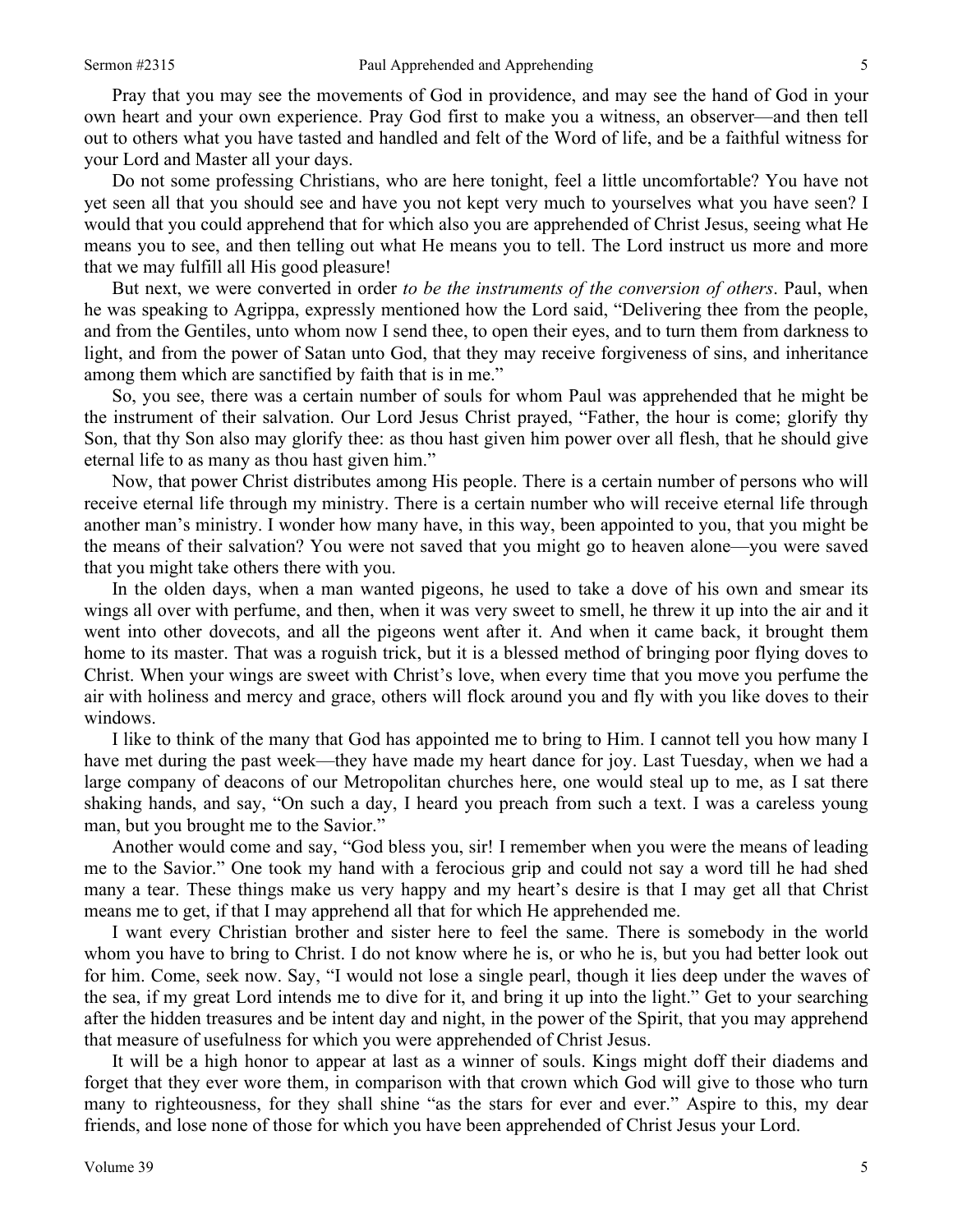In the Acts of the Apostles, we read that the Lord said to Ananias about Paul, "I will show him how great things he must suffer for my name's sake." Well, now, some of you were apprehended on purpose *that you might suffer for Christ's sake*. Did I see you wince at that word? Well, but if usefulness by labor is an honor, usefulness by suffering is a still greater honor. In heaven, the brightest crown that any saint wears is that which is set with the rubies of martyrdom.

When I have read the stories of those holy men and women who died in Roman amphitheatres, or were burned to death over at Smithfield yonder, I must confess that I have envied them. To preach Christ seems so little compared with having grace enough to suffer for His name's sake. As one reads of their intense suffering, one naturally shrinks from it and says, "I thank God that I am not called to endure that trial." But yet, if we were called to it, we should have grace given to us to bear it. What an honor it was for them, for the sake of the Prince of martyrs, the Leader of the sacramental hosts of God's elect, to be able and willing to give themselves up to death!

Well, you may be called to suffer for Christ's sake, but at any rate, you are called to this—to lay your all upon His altar, to devote yourself, your substance, all that you are, and all that you have, to His honor and glory. You are apprehended of Christ Jesus for this purpose—try to apprehend it. Oh, brothers, let us resolve to live wholly unto Christ! Let us bid Him take our hands, and feet, and heart, and eye, and brain, and every faculty of our being. May God get as much glory as He can, out of us, or reflect as much of His glory as is possible through even our weakness and infirmities!

But this is why we have been apprehended of Christ Jesus, that we may be wholly and alone the Lord's, "For the love of Christ constraineth us; because we thus judge, that if one died for all, then all died, and that He died for all, that they which live should not henceforth live unto themselves, but unto him which died for them, and rose again." Here is the prize of your high calling—are you ready to run for it? God help you to do so, to apprehend, in personal self-sacrifice, all that for which Christ has apprehended you!

But that is not all. Paul said that he regarded himself as having been arrested by Christ *that he might attain unto the resurrection from among the dead*. Oh, when that trumpet peals out and the righteous arise, shall I arise, or shall I lie rotting in the tomb another thousand years? And when He calls His saints together, when—

> *"East and west, and south and north, Speeds each glorious angel forth, Gathering in with glittering wing Zion's saints to Zion's King;"*

shall we be there? Shall we behold the splendor of Christ's appearing? Shall we sit upon the throne with Him, judging mankind? Shall we be forever with the Lord?

It is for this that we are apprehended. Are you getting ready for this? Are you preparing, by His grace, for that eternal future? I believe that all the saints will get to heaven, but every saint ought to aspire, not only to get there, but to carry there with him that which will make his heaven more glorious to God than it otherwise would be.

Part of the joy of heaven will be to remember what the Lord did by us. We are not going there to go to bed forever—we are going there to do some glorious work for Christ. How does He describe it? He says that, if His servants have been faithful and diligent, He will say to one, "Have thou authority over ten cities," and another shall be ruler over five cities. As we have proved our ability, such will be the dominion that Christ shall give us throughout the ages to come. And a little failing today, as it were the loss of a penny, may mean the loss of thousands of pennies in the world to come. You shall be as full as the greatest vessel, but you shall have smaller capacity. Look to that matter now.

I believe that every action in this mortal life thrills through eternity. Time and eternity are like one tremulous mass of jelly—if you touch one particle of it here, it trembles right through, and right throughout the ages. Not a word is spoken but the echo of it shall be heard when time shall be no more.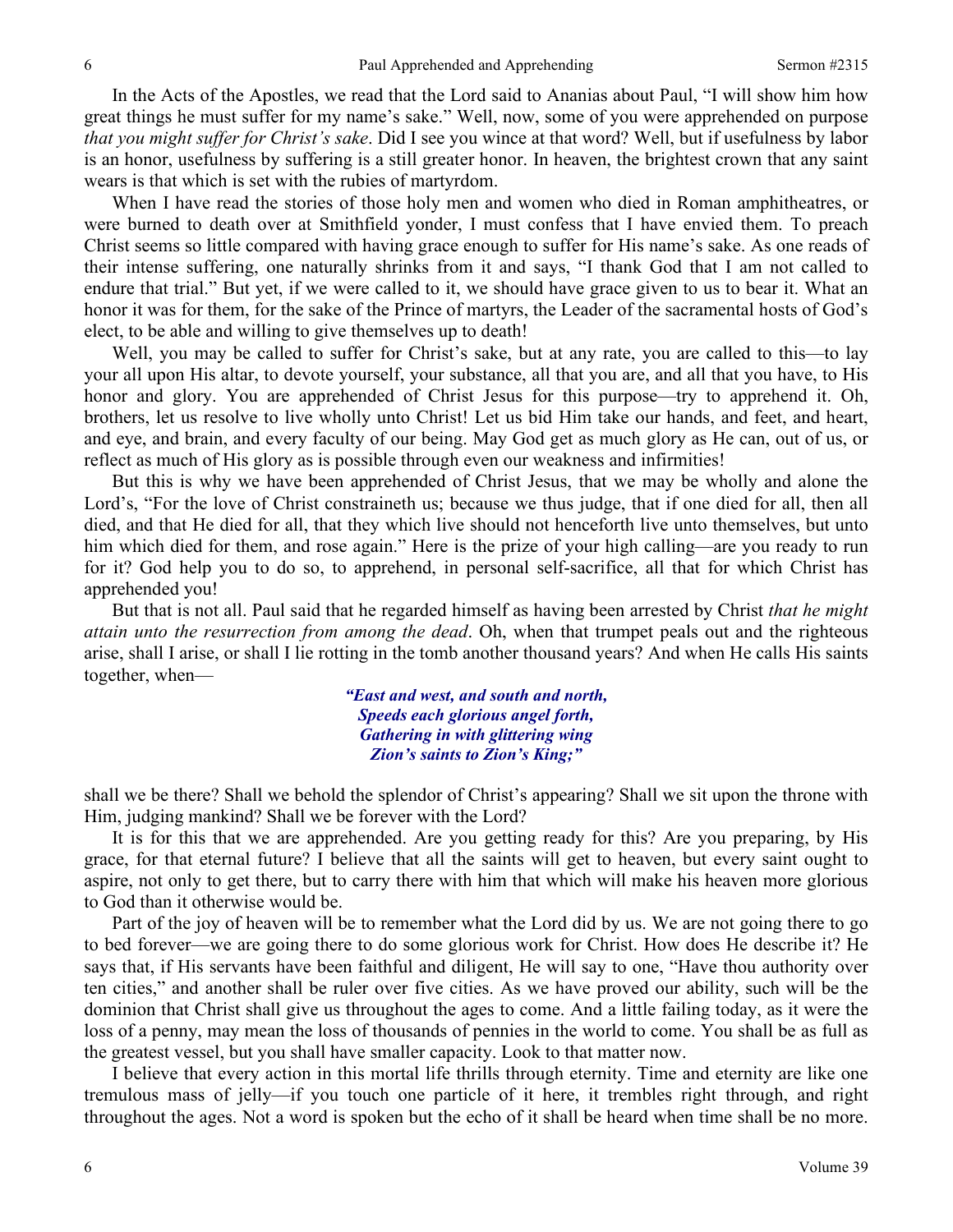Not a deed is done that dies, especially the deeds of quickened men and women. They know not what they do—they will be astonished to find, at the last great day—what they have done, for the Lord will evidently surprise His people when He says, "I was an hungred, and ye gave me meat: I was thirsty, and ye gave me drink." They will say, "Lord, when saw we thee an hungred, and fed thee? or thirsty, and gave thee drink?"

And if you apprehend to the full the great purpose of Christ in apprehending you, though it is not of debt, but of grace—not of works, but of faith, yet, in the ages to come, you shall be surprised to find how the little that you did shall bring you great reward. God gives His people good works and then rewards them for them. He works in us to will and to do, and then we will and do, and He gives us a reward for willing and doing.

I wish, dear friends, that in heaven we might feel, "Well, I did as God helped me. I apprehended that for which my Master apprehended me." You have no idea what you are going to do in glory. I expect, one day, to preach to an assembled universe concerning my Lord and Master, to tell to principalities and powers what Christ has done—not to sit with a lot of you good people, some listening to me, and some, perhaps, not, but to have angels, and principalities, and powers to be my congregation. And I want to learn to preach well here that they may be attentive to me.

Each one of you who has served your Lord shall be a monument of His love and His mercy, and the angels shall stop and read what is inscribed on you. Oh, that there might be some good letters written on you, that when Gabriel stops to read, he may clap his hands and then fly with swifter flight, as he says, "Bless the Lord for what He did for that poor man, for what He wrought in that poor woman! His grace is conspicuous there." As you are to be seen throughout all eternity, may you be fit to be seen! May the Lord, of His grace, work in you that which shall be to the praise of His glory!

**III.** I have done when I just take a minute or two to show THE LESSONS WHICH PAUL IS TEACHING US BY THIS TEXT.

The first is this, *make sure of your apprehension by Christ Jesus*, so that you can talk like Paul about it, "That for which I am apprehended." Pray the Lord that you may feel His hand on your shoulder, that you may feel His grace in your heart, His blessed fetters on your feet, His divine manacles upon your wrists. Pray that you may have no doubt about it, but may know of a surety that the Lord has arrested you.

This being known, *do not let it make you idle*. Do not say, "Christ has arrested me; I am saved; nothing more is needed." No. For what has He arrested you? He has a purpose in it. That arrestment was but the beginning of a great lifework. Let it not make you idle, but let it be your encouragement. If Christ has arrested you to be holy, He will make you holy. If Christ has arrested you for usefulness, be confident in seeking it. If Christ has arrested you to make you an eternal monument of His grace, believe that you will be, and press forward to the mark for the prize of your high calling.

Finally, *let this lead you to hope for the salvation of others*. Go forward hopefully in your service for others. Teach that Sunday school class with a firm belief that you were apprehended on purpose that John and Tom might be converted. Go and teach the girls and say, "I was apprehended to bring Mary, and Jane, and Louisa to Christ—and do not be at all doubtful about it." This is the purpose of God expect it to be worked out.

Go to your street corner, my beloved brother, and preach away—even when the mob disturbs you. Go from door to door with your tracts, even though they may be cast in your face. Go, city missionaries and Bible-women, to your holy and righteous toil. Go each one of you to the work for which God has apprehended you, for as the Lord has apprehended you, it is for a purpose, and rest not until that purpose is fully subserved.

May the Lord arrest some sinners tonight! Pray, as you go down the aisles, "Lord, arrest them! Bring them to Your dear feet and save them this night, for Jesus' sake!" Amen.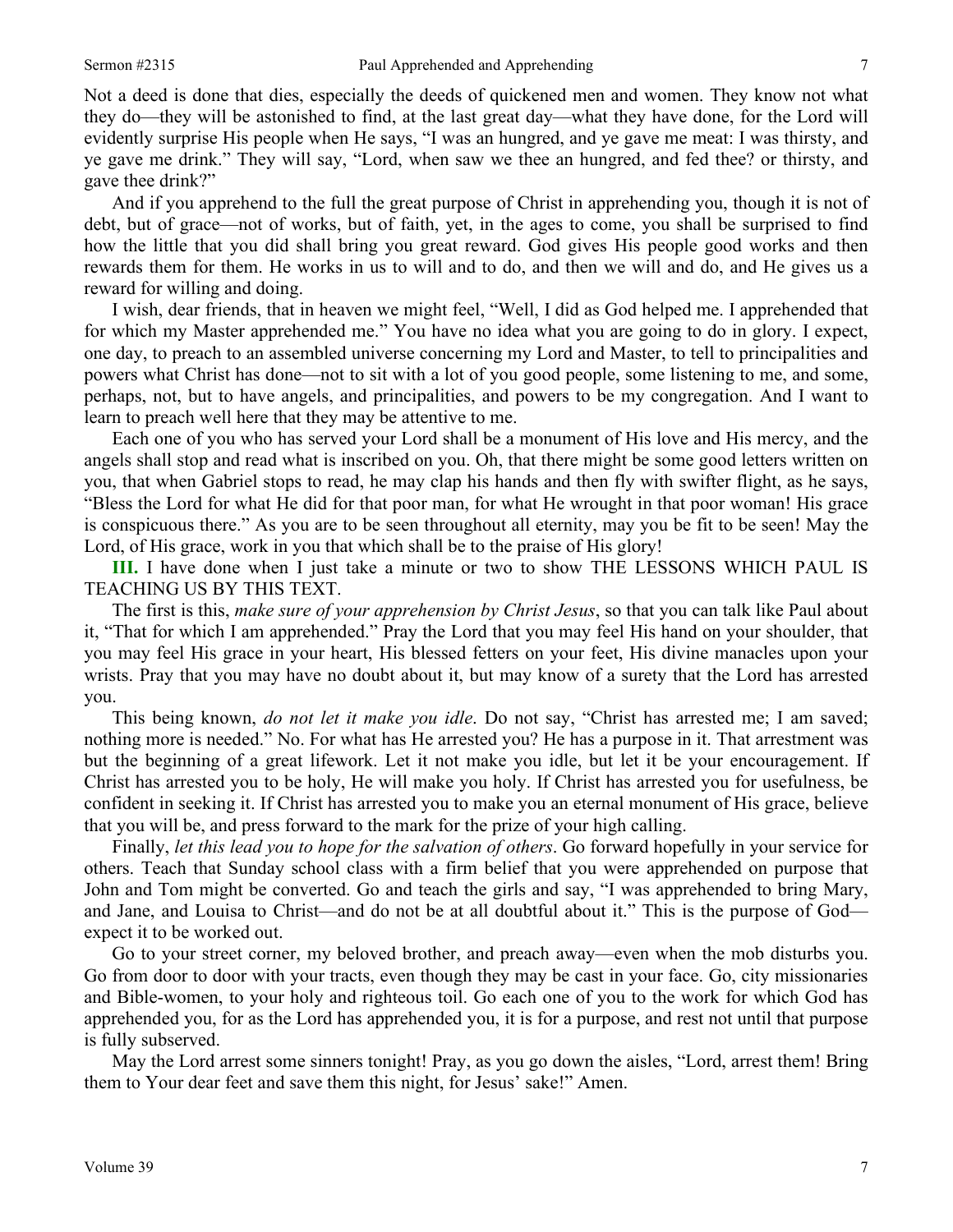#### **EXPOSITION BY C. H. SPURGEON**

### *PHILIPPIANS 3*

The Holy Ghost indited this epistle by the pen of His servant Paul. May He also write it on our hearts!

**Verse 1.** *Finally, my brethren, rejoice in the Lord.*

When you get to "finally," when you are very near the end of your journey, still, "rejoice in the Lord." "Finally," says Paul, as if this was the end of his epistle, the conclusion of all his teaching, "Finally, my brethren, rejoice in the Lord." But never do it finally, never come to an end of it. Rejoice in the Lord and yet again rejoice, and yet again rejoice—and as long as you live, rejoice in the Lord.

**1.** *To write the same things to you, to me, indeed, is not grievous, but for you it is safe.*

Some hearers are like the Athenian academicians—they want continually to hear something new. The apostle says, "To have the same things written to you, is safe." So is it for you, dear friends, to have the same Gospel, the same Jesus, the same Holy Spirit made known to you, is safe. New doctrine is dangerous doctrine.

**2.** *Beware of dogs, beware of evil workers,—*

They are like dogs. If they fawn upon you, they will bemire you, if they do not bite you.

**2-3.** *Beware of the concision. For we are the circumcision, which worship God in the spirit, and rejoice in Christ Jesus, and have no confidence in the flesh.*

There were some who had confidence in circumcision, who greatly troubled Paul. The apostle says that they were, "the concision," the cutters off, of whom he would have the Philippians beware.

**4.** *Though I might also have confidence in the flesh. If any other man thinketh that he hath whereof he might trust in the flesh, I more:*

If any man might have had confidence in the flesh, truly Paul might.

**5-6.** *Circumcised the eighth day, of the stock of Israel, of the tribe of Benjamin, an Hebrew of the Hebrews; as touching the law, a Pharisee; concerning zeal, persecuting the church; touching the righteousness which is in the law, blameless.* 

So that I do not know what more he could have had. If a Jew had tried to select a man who had something to glory in, he could not have picked any man to stand in the front of Paul. He was truly a Jew, he had received the initiatory rite, and on the right day. He was born of the innermost tribe, the tribe of Benjamin, in whose country stood the temple itself. He was a Pharisee who pushed the law to the extreme. He tithed his mint and his cumin. Nobody could have anything to glory in which Paul had not.

**7.** *But what things were gain to me, those I counted loss for Christ.*

So that, when we come to Christ, whatever we have to trust to, we must put away. We must write it on the other side of the ledger. We had entered it as a gain—now we must set it down as a loss—it is of no value whatsoever. It is a loss if it shall tempt us to trust any less in Christ.

**8.** *Yea doubtless, and I count all things but loss for the excellency of the knowledge of Christ Jesus my Lord:*

Those are sweet words, "my Lord." Remember how Thomas cried, in ecstasy, "My Lord and my God." Paul, by faith putting his finger into the prints of the nails, says, "My Lord."

**8-9.** *For whom I have suffered the loss of all things, and do count them but dung, that I may win Christ, and be found in him,—*

Oh, what a precious place to be found in, "in him," trusting in Him, hidden away in Him, a member of His body, as it were, losing myself in Him!

**9.** *Not having mine own righteousness, which is of the law,—*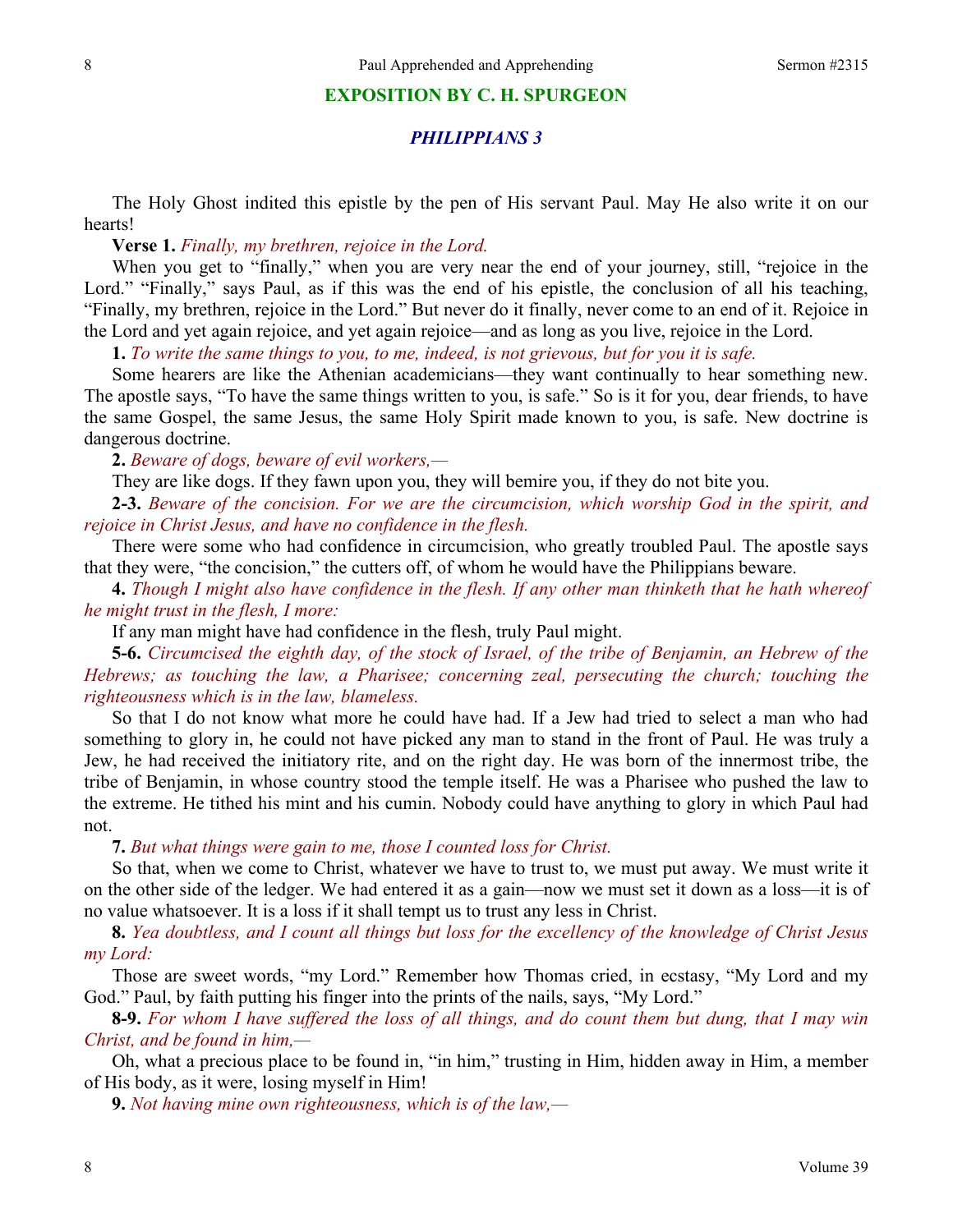**9-10.** *But that which is through the faith of Christ, the righteousness which; is of God by faith: that I may know him,—* 

Paul means, "That I may know Him more than I now do," for he knew Him and delighted in Him, but he felt as if he had not really begun to know Christ. He was like a child at school who has learnt to read and to write, and knows so much that he begins to want to know more.

**10-11***. And the power of his resurrection, and the fellowship of his sufferings, being made conformable unto his death; if by any means I might attain unto the resurrection of the dead.* 

He knew that all the dead would rise again, but he aspired to the *first* resurrection, "The rest of the dead lived not again until the thousand years were finished."

**12-13.** *Not as though I had already attained, either were already perfect but I follow after, if if that I may apprehend that for which also I am apprehended of Christ Jesus. Brethren, I count not myself to have apprehended:* 

He did count himself as saved—he knew that he was Christ's—but he did not count himself as having realized all that Christ meant to do for him and by him. He did not reckon that he had reached as far as he could reach, or learnt all that he could learn, or done all that he could do.

**13-14.** *But this one thing I do, forgetting those things which are behind, and reaching forth unto those things which are before, I press toward the mark for the prize of the high calling of God in Christ Jesus.* 

You have seen a man running very fast. How he leans forward, as though he would send his heart before him, and go quicker than his legs can carry him! So did the apostle, "press toward the mark for the prize of the high calling of God in Christ Jesus."

**15-16.** *Let us, therefore, as many as are mature, be thus minded: and if in any thing you are otherwise minded, God shall reveal even this unto you. Nevertheless, whereto we have already attained, let us walk by the same rule, let us mind the same thing.*

Let us keep all the good that we have received. Let us not give up the truth that we have learnt. Let us not leave the way along which we have traveled so far—and let us keep together—let perfect unanimity prove that the work of grace is going on in one as well as in another.

**17.** *Brethren, be followers together of me,—* 

In these days, certain people find fault with Paul and speak of him as if he were not inspired, and not to be followed as Christ was, But here he expressly says what no man like Paul would ever say unless moved of the Holy Spirit, for he was modest and by no means anxious to push himself forward, "Brethren, be followers together of me."

**17.** *And mark them which walk so as ye have us for an ensample.* 

Mark them, but do not follow them. See how they walk, but do not imitate them, "Have us for an ensample."

**18.** *(For many walk, of whom I have told you often, and now tell you even weeping, that they are the enemies of the Cross of Christ:*

I lay a stress upon the article, "They are *the* enemies of the cross of Christ." Professors of religion who get into the church, and yet lead ungodly lives, are the worst enemies that the cross of Christ has. These are the sort of men who bring tears into the minister's eyes. These are they who break his heart. They are *the* enemies of the cross of Christ.

**19.** *Whose end is destruction, whose God is their belly, and whose glory is in their shame, who mind earthly things.)* 

"Who mind earthly things"—even when they profess to be minding spiritual things—pretending to be followers of Christ up to heaven and yet really making a gain of the things of God here below.

**20.** *For our conversation is in heaven;*